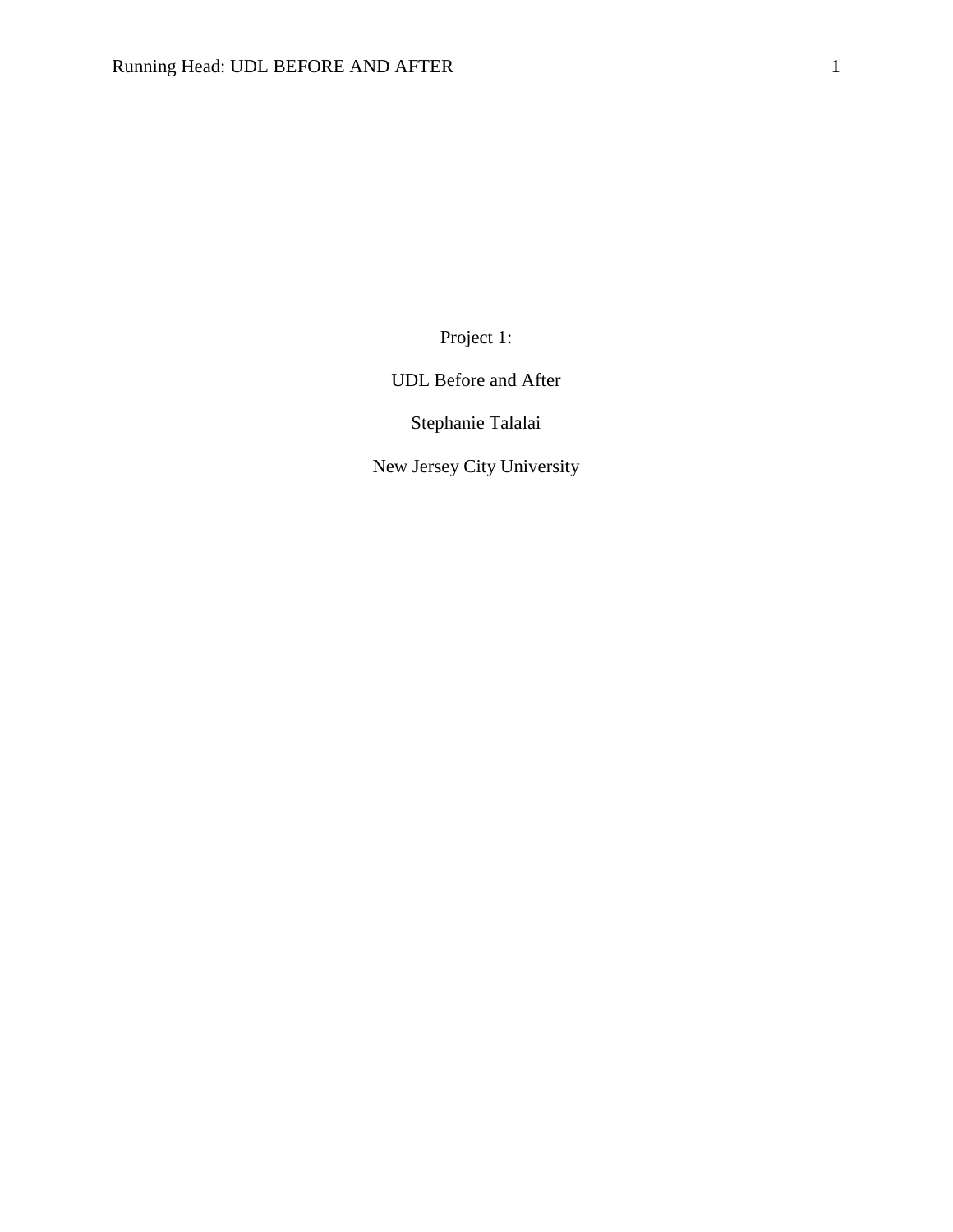# **Overview**

Meeting the needs of every learner is important in today's 21<sup>st</sup> century classrooms. "Universal Design for Learning (UDL) helps educators meet this goal by providing a framework for understanding how to create curricula that meets the needs of all learners from the start (CAST, 2011, p. 4).

Letter recognition is an essential component of early literacy. Taught at a young age, it is one of the foundational skills students will need to become proficient readers. Infusing this skill with music and movement activities can improve their fitness levels, develop their problem-solving skills and develop their gross motor skills (Furmanek, 2014).

This activity is part of common core standard:

CCSS.ELA-Literacy.RF.K.1.D Recognize and name all upper- and lowercase letters of the alphabet

## **Before**

The following worksheet is an example of a traditional paper and crayon activity for basic letter recognition in the kindergarten classroom.



http://www.3dinosaurs.com/pdf/abc/abcletterfind-3dinosaurs.pdf

## **Explanation**

While this activity gives the student an opportunity to practice recognition of the "Letter A" or the teacher a means of evaluation, it requires the dexterity needed to hold a pencil/crayon, developed hand-eye coordination and good visual perception. While simple modifications such as pencil grips or larger fonts may accommodate certain learners, bringing this activity "to life" will provide effective instruction for all learners.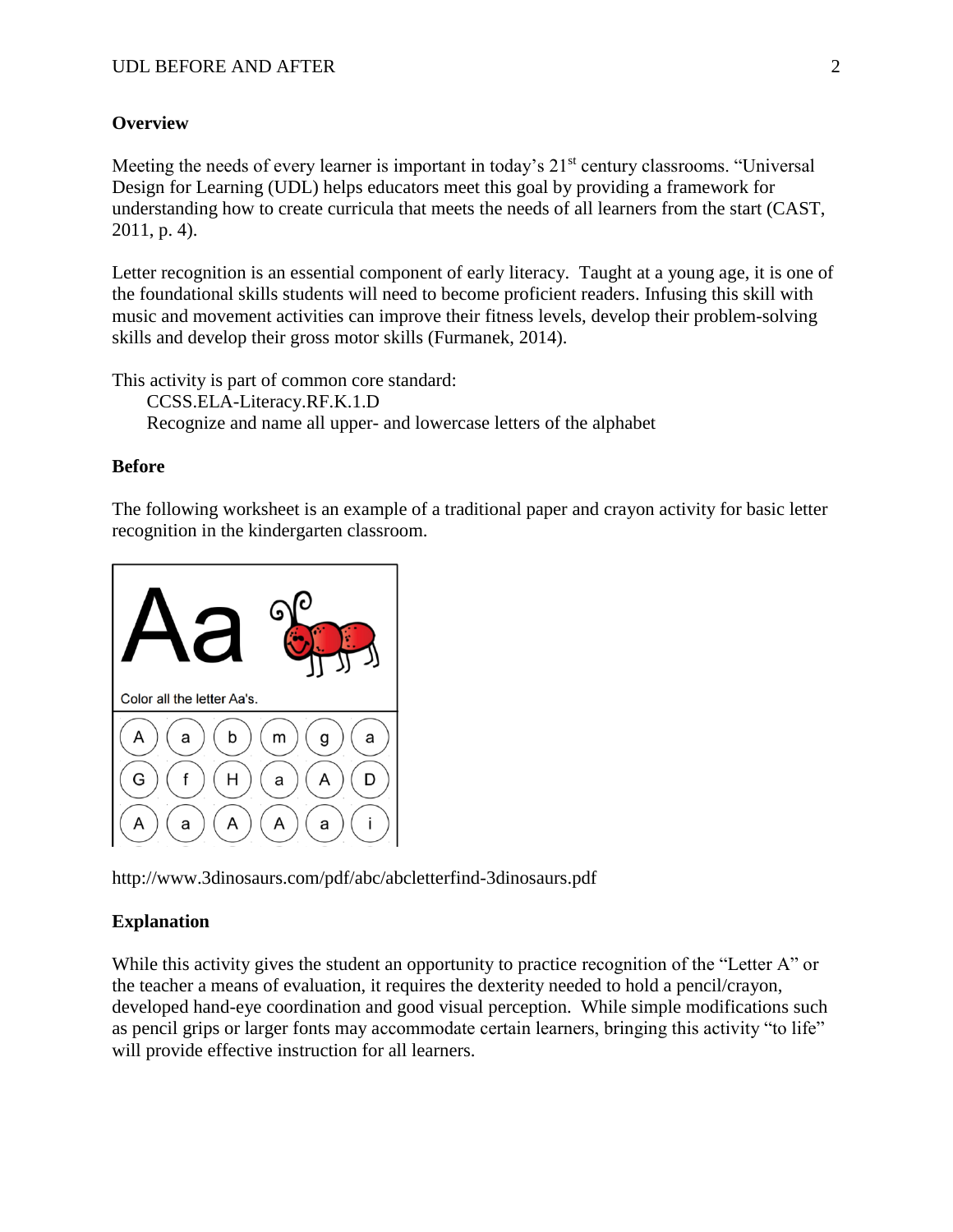### **After**

The teacher will print various upper and lower case letters of the alphabet in a large bold font. The letters are then covered with various materials giving them depth and texture (eg. gluing sand or rice onto the letter so that it will have a rough texture when touched). The students will have to identify all the cards with the letter A both upper and lower case.

Using Blippar or QR Codes, the teacher will make each letter interactive. Using an iPad or other mobile device, the student will be directed to a video clip and/or song which will present the learner with related information about each letter including the pronunciation in English and Spanish as well as a visual of the upper and lower case letters. The video will also visually show objects that begin with specific letter. Using a buddy system, the teacher will call out a specific letter and the "buddies" will search the classroom by hopping, crawling, moving slow/fast etc. for correct letter. Students with significant ambulatory or motor planning difficulties can use robotics, such as the Sphero, to lead their buddy to a specific letter.

#### **Assessment**

The teacher will assess student success through observation. A checklist can be used to record student success for each letter. Have each student retell or "act out" what they learned about the letters.

### **UDL Guidelines**

Guideline 1: Provide options for perception. Using large letters of various textures. Having a buddy, teacher or iPad with scannable Blippar or QR Code

Guideline 2: Provide options for language, mathematical expressions, and symbols. Having buddy, teacher or content from the interactive apps present letters auditorily as well as in different languages.

Guideline 4: Provide options for physical action. Using robotics such as Sphero to physically move to each letter. Having students hop, crawl, skip to various locations in the room.

Guideline 7: Provide options for recruiting interest. Active participation, exploration and experimentation fosters the use of imagination.